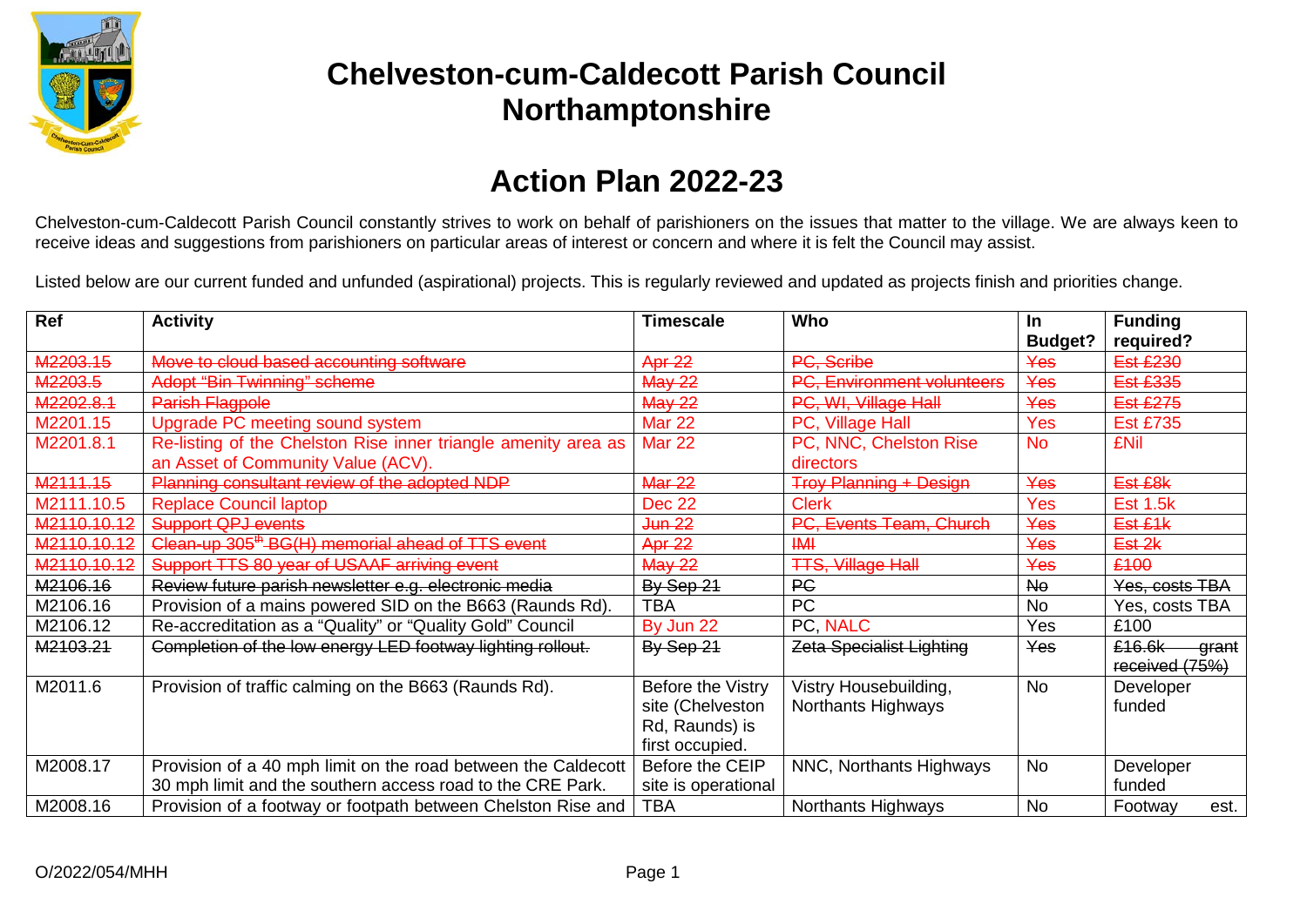

# **Chelveston-cum-Caldecott Parish Council Northamptonshire**

|             | Caldecott.                                                       |                     |                          |           | £132k (2012)    |
|-------------|------------------------------------------------------------------|---------------------|--------------------------|-----------|-----------------|
| M2004.14.1  | Re-listing of the "Star & Garter" and adjacent field as an Asset | By Dec 22           | PC, NNC                  | Nil       | No.             |
|             | of Community Value (ACV).                                        |                     |                          |           |                 |
| M2003.17    | Provision of additional parking in front of the Star & Garter.   | <b>TBA</b>          | PC, Northants Highways   | No        | Est 7.2k (2015) |
| M1910.12    | Install 3x defibrillators, 3x heated containers, user training & | By Mar 23           | PC ENCFR                 | Yes       | Est £10k (2019) |
|             | annual governance.                                               |                     |                          |           |                 |
| M1911.10.11 | Provision of a 7.5t AWL on the road between junction with        | Before the CEIP     | NNC, Northants Highways  | <b>No</b> | Developer       |
|             | B645 (Higham Rd) and the southern access road to the CRE         | site is operational |                          |           | funded          |
|             | Park.                                                            |                     |                          |           |                 |
| M1811.7.2   | Participation in a Local Liaison Group (LLG) for the Upper       | Once the plant is   | PC, NNC, EA              | Nil       | <b>No</b>       |
|             | Higham Lane "waste to fuel" site.                                | operational         |                          |           |                 |
| M1511.10    | Transfer of play area and inner triangle amenity area to the     | <b>TBA</b>          | PC, Chelston Rise Estate | <b>No</b> | Est £1.7k       |
|             | Parish Council                                                   |                     | Management               |           | (2015)          |

#### **On-Going Actions**

| <b>Activity</b>                                                                | <b>Timescale</b> | Who                                    | <b>Budget</b> |
|--------------------------------------------------------------------------------|------------------|----------------------------------------|---------------|
| Verge grass cutting by contractors.                                            | Mar $-$ Nov 22   | <b>Mowerman Grounds Maintenance</b>    | £8,000        |
| Trees and RoW monitoring.                                                      | On-going         | Cllr Smith and Mr Ray Dyer.            | Nil           |
| Police liaison                                                                 | On-going         | <b>Cllr Cuthbert</b>                   | Nil           |
| Charity representation.                                                        | On-going         | Cllrs Cinnamond, Harwood, Parsons, and | Nil           |
|                                                                                |                  | Seaman.                                |               |
| Consideration / response to consultations on issues specifically affecting the | On-going         | <b>PC</b>                              | Nil           |
| parish.                                                                        |                  |                                        |               |
| Responses to all planning consultations affecting the parish.                  | On-going         | <b>PC</b>                              | <b>Nil</b>    |
| Operation and maintenance of the footway lighting.                             | On-going         | <b>PC</b>                              | £800          |
| Training programme for Clerk and Councillors.                                  | On-going         | <b>PC</b>                              | £250          |
| Provision of allotments and water for same.                                    | On-going         | PC & Landowners                        | £500          |
| Provide bi-monthly and annual report newsletters to the parish.                | On-going         | <b>PC</b>                              | £225          |
| Provide administration for the Annual Parish Assembly.                         | By May 22        | Clerk.                                 | Nil           |
| Provide the Parish Council website and host other community/charity sites.     | On-going         | <b>PC</b>                              | £1,270        |